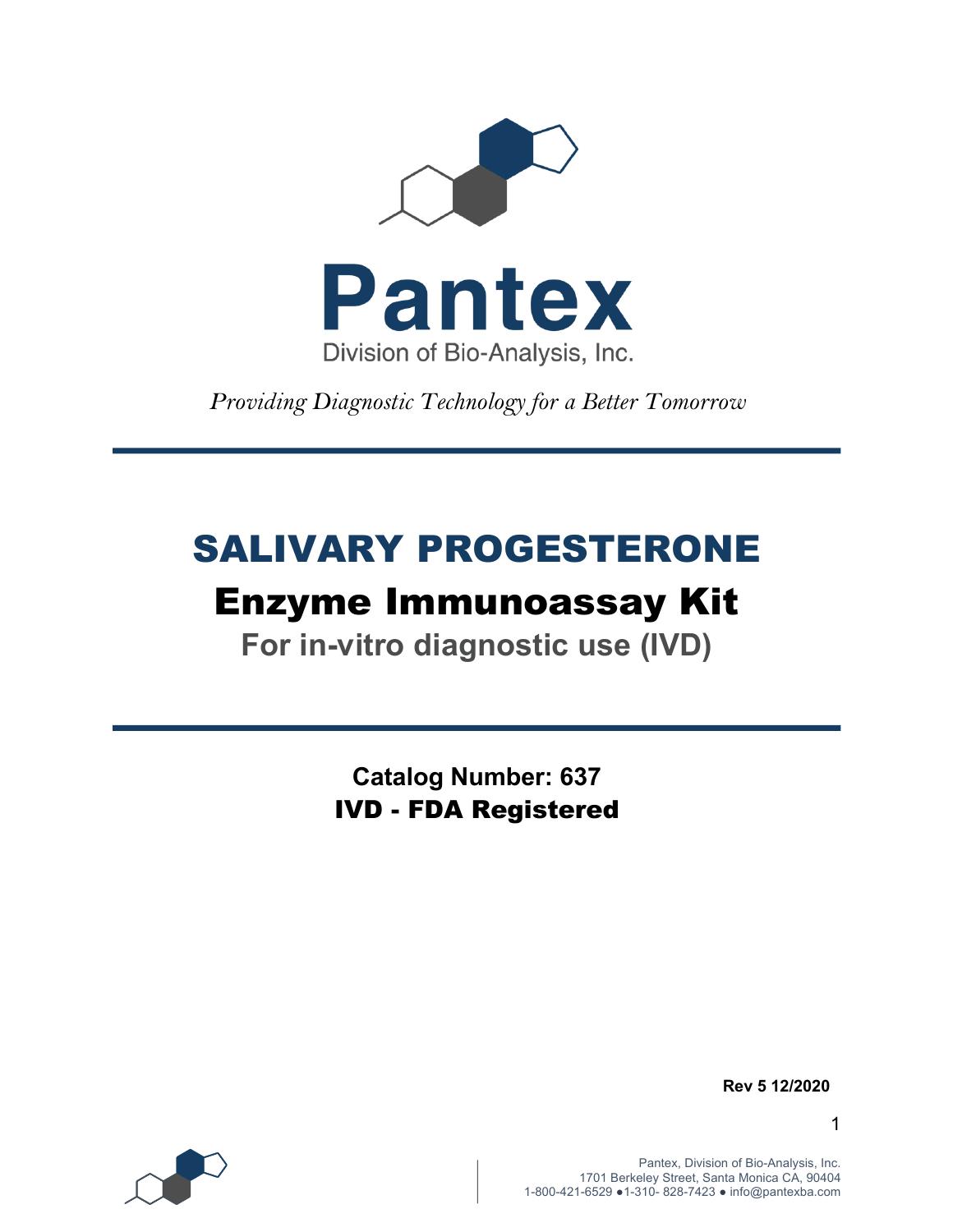|              | <b>TABLE OF CONTENTS</b>                         |                |
|--------------|--------------------------------------------------|----------------|
|              |                                                  | Page/s         |
| ı            | <b>Intended Use and Description</b>              | 3              |
| $\mathbf{I}$ | Assay Background                                 | $3 - 4$        |
| Ш            | <b>Assay Principle</b>                           | 4              |
| IV           | <b>Reagents Provided and Reagent Preparation</b> | $4 - 6$        |
| V            | <b>Storage and Stability</b>                     | 6              |
| VI           | Materials Needed but not Supplied                | $\overline{7}$ |
| <b>VII</b>   | <b>Sample Collection and Processing</b>          | $7 - 8$        |
| <b>VIII</b>  | <b>Assay Procedure Summary Flow Sheet</b>        | 8              |
| IX           | <b>Assay Procedure</b>                           | 9              |
| X            | <b>Typical Results</b>                           | 10             |
| XI           | Calculation                                      | 11             |
| XII          | <b>Quality Control</b>                           | 11             |
| <b>XIII</b>  | <b>Expected Values</b>                           | 11             |
| <b>XIV</b>   | <b>Comparison Study</b>                          | 12             |
| XV           | <b>Performance Characteristics</b>               | 13             |
|              | A. Specificity of Antiserum                      | 13             |
|              | <b>B.</b> Detection Limits                       | 13             |
|              | <b>C.</b> Precision and Reproducibility          | 14             |
|              | <b>D.</b> Linearity Study                        | 15             |
|              | E. Recovery                                      | 15             |
| <b>XVI</b>   | Limitations                                      | 16             |
| <b>XVII</b>  | Precautions                                      | 16             |
| <b>XVIII</b> | <b>References</b>                                | $17 - 18$      |

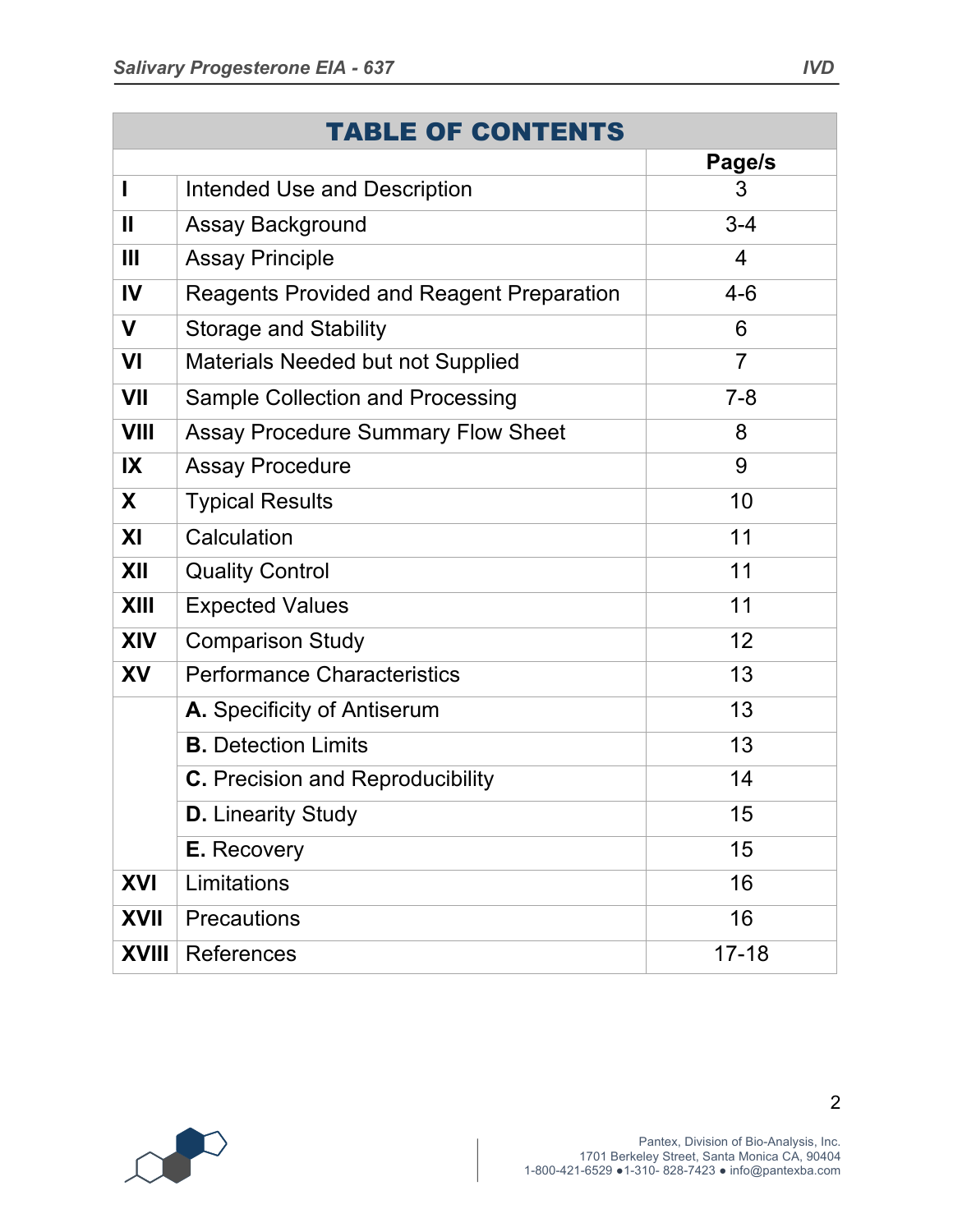## **I. Intended Use and Description**

The Pantex Salivary Progesterone EIA Kit, Cat #637, is designed and validated for the quantitative measurement of progesterone in human saliva. For further information about this kit, its application or the procedures in this insert, please contact the Technical Service Team at Pantex.

#### **II. Assay Background**

Progesterone (4-pregnen-3, 20-dione) is one of the 21-carbon steroids secreted by the corpus luteum of the ovary in females during the normal menstrual cycle. It is also produced in low concentrations by the adrenal cortex in both males and females. In pregnancy the placenta is a major source of progesterone after the seventh gestational week.

Progesterone is synthesized from cholesterol. Of all the biologically active steroids in man progesterone is the most closely related to cholesterol and transformation of cholesterol into progesterone involves only a few biosynthetic steps (1).

Most of the progesterone in the circulation is bound to carrier proteins. Approximately 79% is bound to albumin and about 18% to cortisol binding globulin (CBG). Only a small fraction of progesterone – about 2.5% in non-pregnant women of fertile age – occurs as free hormone. It has been proposed that only the free hormone fraction is metabolically active (2,3). In saliva the majority of progesterone occurs in the free form and enters the saliva via intracellular mechanisms and reflects the free form in serum (4).

Progesterone has two main biological functions. First, it transforms the estrogen stimulated endometrium into the secretory phase, which allows implantation of the fertilized ovum. Secondly, it sustains the pregnancy by decreasing uterine contractility (5, 6). During the follicular phase progesterone concentrations are low prior to the midcycle gonadotropin surge (7, 8, 9, 10). Immediately after the LH surge concentrations begin to rise rapidly and reach maximum levels at the middle of the luteal phase. Circulating levels of progesterone together with estradiol have been used to evaluate luteal function in patients with menstrual disorders and infertility (11,12).

After conception the progesterone concentrations fluctuate at the midluteal levels for the first 5 – 6 gestational weeks. The luteo-placental shift occurs around the seventh week, after which the progesterone levels show a sustained rise, reaching peak levels 3-6 weeks before term (13, 14, 15). At term the levels have decreased by 20-30% of their peak level.

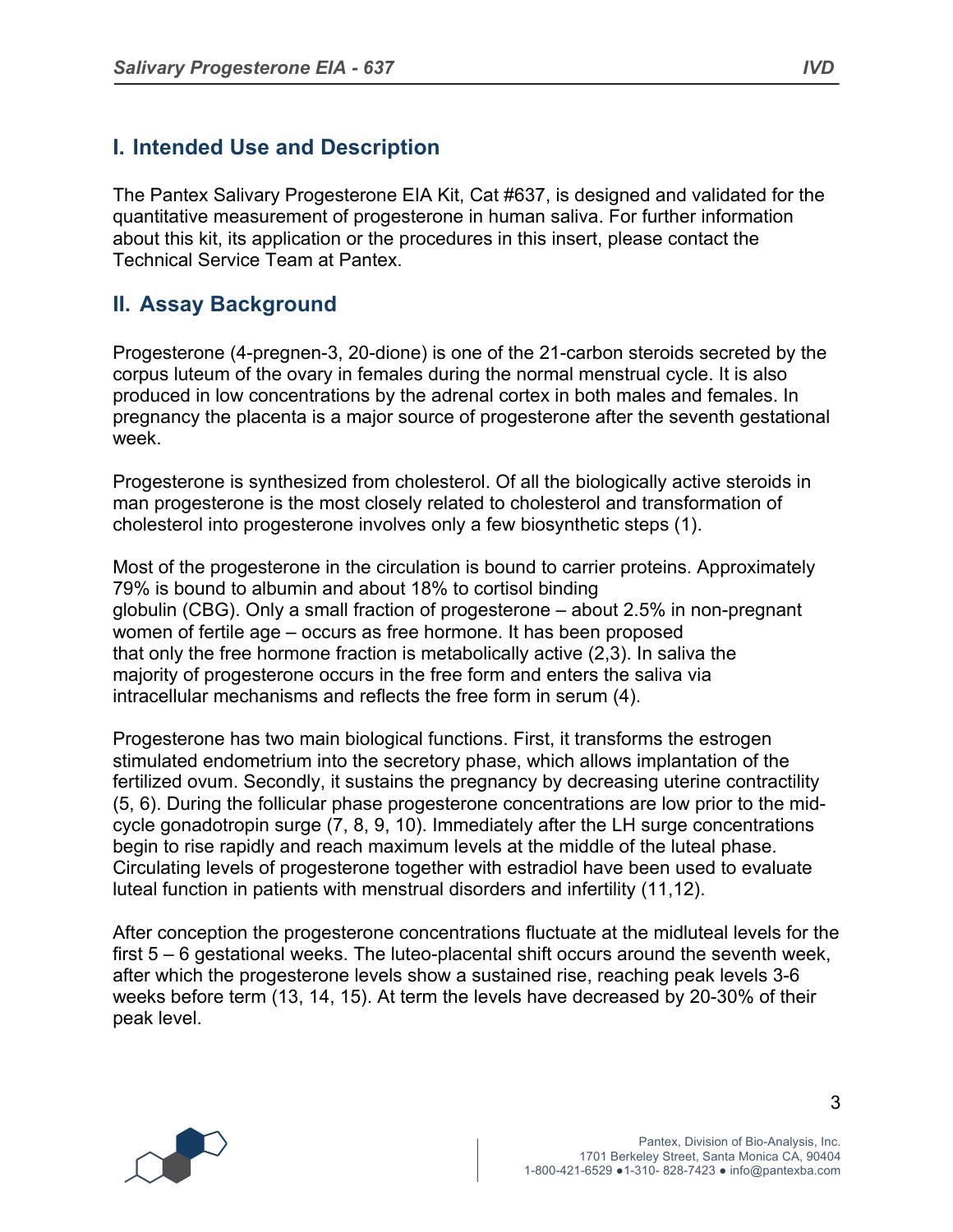Measurement of maternal progesterone level is useful for confirming the diagnosis of ectopic pregnancy. Progesterone values in ectopic pregnancies are significantly lower than in normal intrauterine pregnancies (16,17,18). Measurements of the maternal progesterone concentrations have also been suggested for the clinical assessment of threatening abortion, hydatidiform mole and rhesus isoimmunization (12,17).

## **III. Assay Principle**

The Pantex Salivary Progesterone EIA kit, Cat #637, is based on the competition principal and microplate separation. Progesterone calibrators and unknown amounts of progesterone in saliva samples compete with a fixed amount of progesterone conjugated to horse radish peroxidase (Progesterone-HRP) for binding sites with a rabbit progesterone monoclonal antiserum bound to GARGG (goat anti-rabbit gamma globulin) coated wells of a microplate. After incubation, unbound components are washed away, enzyme substrate solution is added, and a blue color formed. This reaction is stopped with an acid solution to produce a yellow color. The optical density is then read at 450 nm. The amount of Progesterone-HRP detected is inversely proportional to the amount of progesterone in a sample.

## **IV. Reagents Provided and Reagent Preparation**

Store all other reagents at 2 to 8°C. Use only reagents supplied with this kit. Do not interchange reagents with different lot numbers. Expiration dates and lot numbers are printed on the labels.

- **1.** GARGG Plate: One 96 well microplate (12x8 breakable strip wells) coated with goat anti-rabbit gamma globulin placed in a resealable foil bag with desiccant. One (1) 96 well kit is sufficient for 39 duplicate patient measurements.
- **2. Concentrated Stock Progesterone (synthetic) solution** at a concentration of **100 ng/mL (100,000 pg/mL):** 1 bottle, 150 µL. Determine the amount of **working progesterone calibrators** needed and prepare based on this **example**:

| <b>Calibrator</b><br><b>Concentration to</b><br>prepare | <b>Stock Progesterone</b><br><b>Concentrate to use</b> | <b>Volume to</b><br>Use | <b>Assay Buffer to</b><br><b>use</b> | <b>Final Volume</b> |
|---------------------------------------------------------|--------------------------------------------------------|-------------------------|--------------------------------------|---------------------|
| (pq/mL)                                                 | (pg/mL)                                                | (mL)                    | (mL)                                 | (mL)                |
| 1000                                                    | 100,000                                                | 0.020                   | 1.980                                | 2.000               |

#### *Working Progesterone Calibrator 1000 pg/mL preparation:*

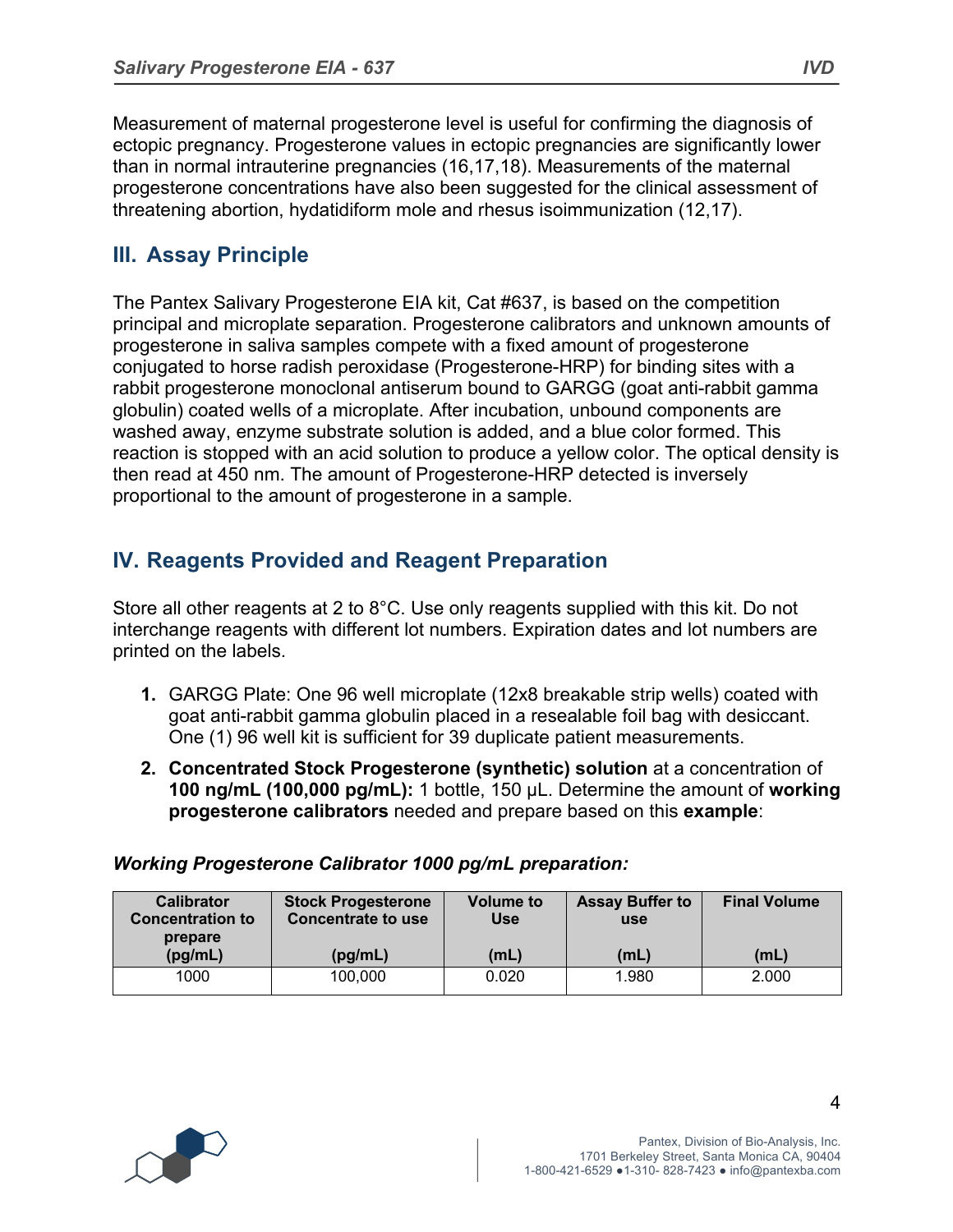| <b>Calibrator</b><br><b>Concentration to</b> | <b>Calibrator</b><br><b>Concentration to</b> | Volume to use | <b>Assay buffer to</b><br><b>use</b> | <b>Final Volume</b> |
|----------------------------------------------|----------------------------------------------|---------------|--------------------------------------|---------------------|
| prepare<br>(pg/mL)                           | <b>use</b><br>(pg/mL)                        | (mL)          | (mL)                                 | (mL)                |
| 300                                          | 1000                                         | 0.600         | 1.400                                | 2.000               |
| 100                                          | 300                                          | 0.667         | 1.333                                | 2.000               |
| 50                                           | 100                                          | 1.000         | 1.000                                | 2.000               |
| 25                                           | 50                                           | 1.000         | 1.000                                | 2.000               |
| 10                                           | 25                                           | 0.800         | 1.200                                | 2.000               |
|                                              |                                              |               | 2.000                                | 2.000               |

#### *Working Progesterone Calibrators 300 – 10 pg/mL preparation:*

- **3.** Assay buffer: 1 bottle, 20 mL.
- **4. Stock Progesterone (synthetic) Control Concentrate 50 ng/mL (50,000 pg/mL)**: 1 bottle, 0.150 mL. Concentration is on the label and is traceable to U.S. Pharmacopeia (USP). Determine the amount of **working controls** needed and prepare based on this example:

#### *Working Progesterone Control # 2 (500 pg/mL) preparation:*

| Control<br><b>Concentration to</b><br>prepare | <b>Stock</b><br><b>Concentration to</b><br>use | Volume<br>to use | <b>Assay Buffer</b><br>to use | <b>Final Volume</b> |
|-----------------------------------------------|------------------------------------------------|------------------|-------------------------------|---------------------|
| (pg/mL)                                       | (pg/mL)                                        | (mL)             | (mL)                          | (mL)                |
| 500                                           | 50,000                                         | 0.020            | 1.980                         | 2.000               |

#### *Working Progesterone Control #1 (25 pg/mL) preparation:*

| <b>Control</b><br><b>Concentration to</b><br>prepare<br>(pg/mL) | <b>Progesterone</b><br><b>Control #2</b><br><b>Concentration</b><br>to use<br>(pg/mL) | <b>Volume to</b><br><b>use</b><br>(mL) | <b>Assay Buffer</b><br>to use<br>(mL) | <b>Final Volume</b><br>(mL) |
|-----------------------------------------------------------------|---------------------------------------------------------------------------------------|----------------------------------------|---------------------------------------|-----------------------------|
| 25                                                              | 500                                                                                   | 0.050                                  | 0.950                                 | 1.000                       |

Immediately after use, store the unused portions of the **working calibrators** and the **High** and **Low Controls** at 2**-**8°C. Discard if not used within 28 days of mixing.

**5. Salivary Progesterone EIA rabbit monoclonal Antibody**: 1 bottle, 6 mL. The solution is blue.

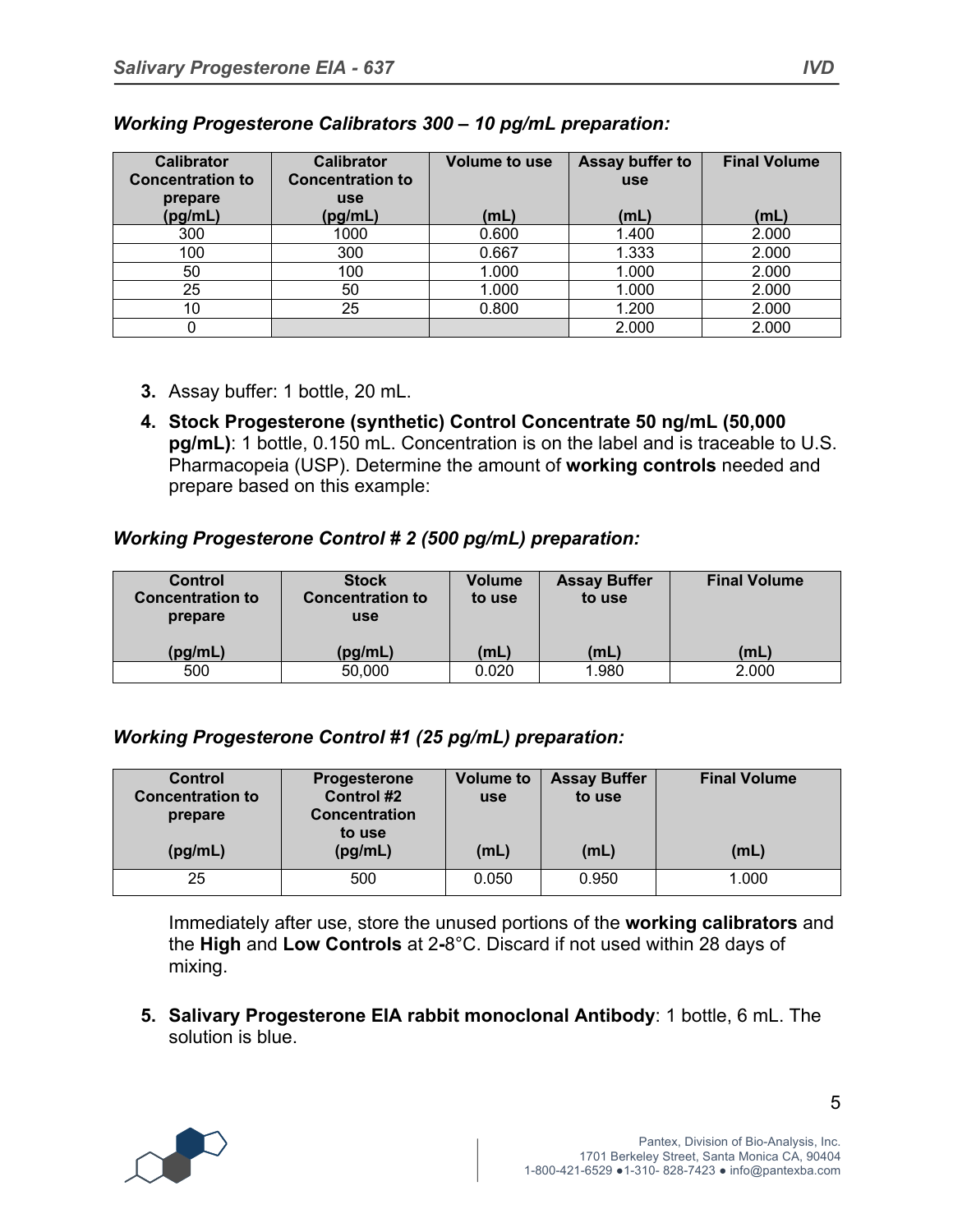- **6. Salivary Progesterone-Horseradish Peroxidase (HRP) concentrate.:** 1 amber bottle, 0.100 mL. Progesterone derivative is conjugated to horseradish peroxidase. The solution is yellow and light sensitive.
- **7. Progesterone-Horseradish Peroxidase (HRP) conjugate buffer, pH 7.4**: 1 bottle, 3 mL. Use only for the preparation of the **Progesterone-HRP working reagent only**. **Progesterone-HRP working reagent** preparation: Determine the amount of **working Progesterone-HRP** needed and dilute 1:40 with conjugate buffer pH 7.4 (#7). For example, mix 0.0625 mL of **Progesterone-HRP concentrate** (#6) plus 2.437 mL with **conjugate buffer,** (#7). This is sufficient for 100 EIA wells. Immediately after use, store the unused portion of the **Progesterone-HRP working reagent** at 2-8°C. Discard if not used within 28 days of mixing.
- **8.** Wash solution (10X concentrated) EIA #1: 1 bottle, 50 mL of phosphate buffered saline, pH 7.4. Prior to use dilute 1:10 with deionized water.
- **9.** Color Development Reagent EIA #1: 1 amber plastic bottle, 15 mL of Tetramethylbenzidine (TMB) plus hydrogen peroxide. Light sensitive.
- **10.**Stopping Solution EIA #1: 1 bottle of a 15 mL mixture of diluted sulfuric and hydrochloric acid solution.

\*Concentration of progesterone calibrators and controls are actual and traceable to US Pharmacopeia (USP) Cat. No. 56800 Lot I1J239

## **V. Storage and Stability**

- When stored at  $2^\circ$   $8^\circ$ C, unopened reagents will retain activity until the expiration date. Do not use reagents beyond this date.
- Use only reagents supplied with this kit. Do not interchange reagents with different lot numbers.
- Opened reagents must be stored at  $2^{\circ}$  8°C.
- Microtiter wells must be stored at  $2^\circ$   $8^\circ$ C. Once the foil bag has been opened, care should be taken to reseal tightly.
- Opened kits retain activity for 28 days if stored as described above.
- Expiration dates and lot numbers are printed on the labels.

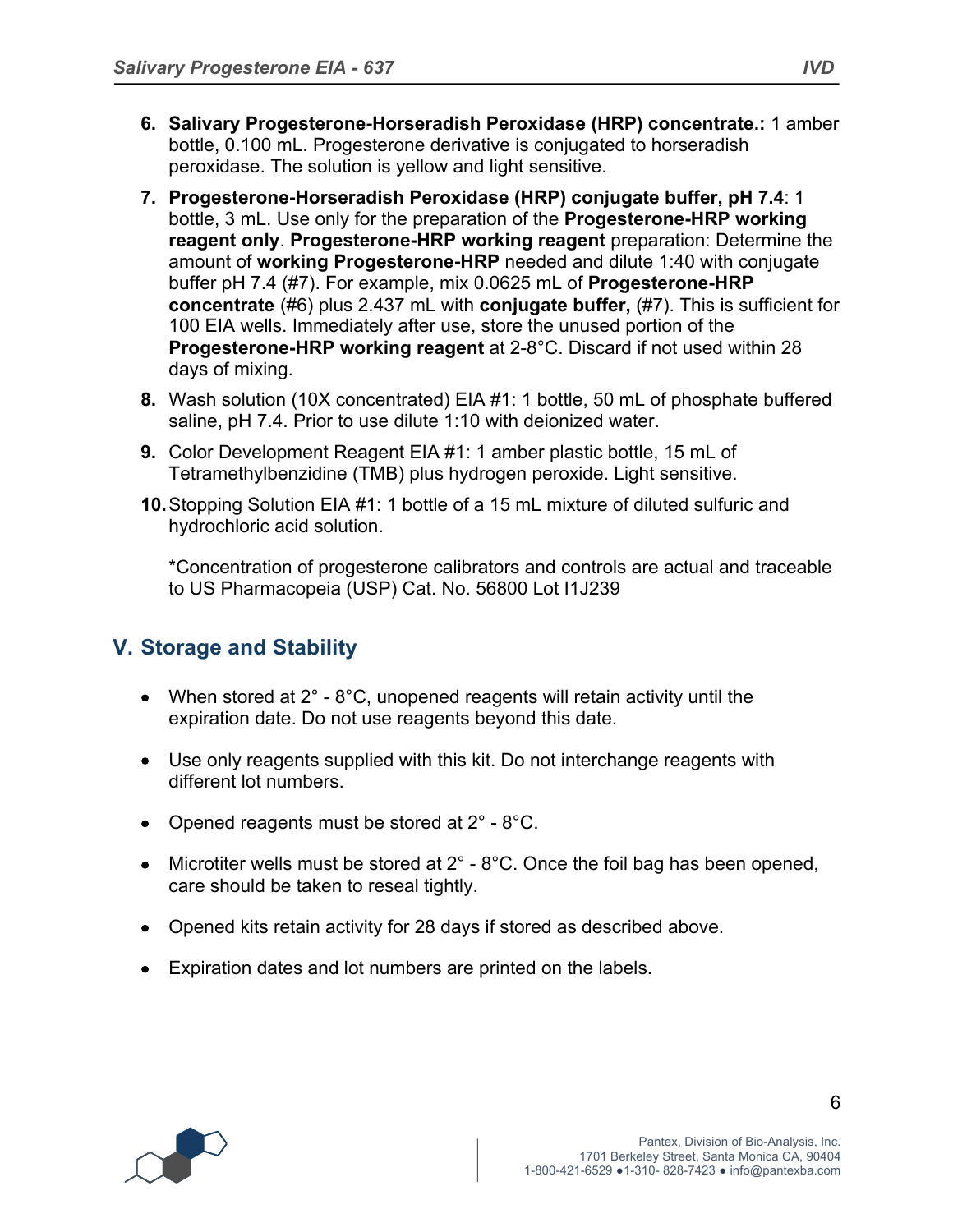## **VI. Materials Needed but not Supplied**

- Device to dispense very accurately 50 µl of saliva.
- Multichannel pipettors.
- Microplate or orbital shaker
- Vortex Mixer
- Microplate washer (not required, plates can be washed manually).
- Microplate reader capable of reading 450 nm with 4 parameter data reduction or comparable software.
- Plate Sealers
- Pantex sample collection device, Cat #PCD 602. (Pantex, 1701 Berkeley Street, Santa Monica, CA 90404), or suitable equivalent sample collection Device.

## **VII. Sample Collection and Processing**

- **1.** *Collection:* This sample collection and processing procedure must be followed.
- Pantex sample collection device, Cat. # PCD602 **or a suitable collection device**, is required for the collection of saliva samples when determining progesterone concentrations with the Pantex Salivary Progesterone EIA Kit Cat. 637
- Avoid food consumption, drinking coffee or alcohol, smoking or chewing gum 15 minutes prior to sample collection.
- Rinse mouth thoroughly with water 15 minutes prior to collection.
- In the **required saliva collection device** (Pantex sample collection device, Cat. #PCD602) collect a minimum of 1 mL, (Use the number 1 marked on the collection tube as a reference), of whole saliva by un-stimulated passive drool by allowing saliva to drip off the lower lip into the graduated collection tube or by allowing saliva to accumulate in the floor of the mouth and spitting it into the collection tube. Label the sample tube with the following information:
	- **i.** Date and time of sample collection
	- **ii.** Patient's name
	- **iii.** Patient's gender
	- **iv.** Patient's date of birth

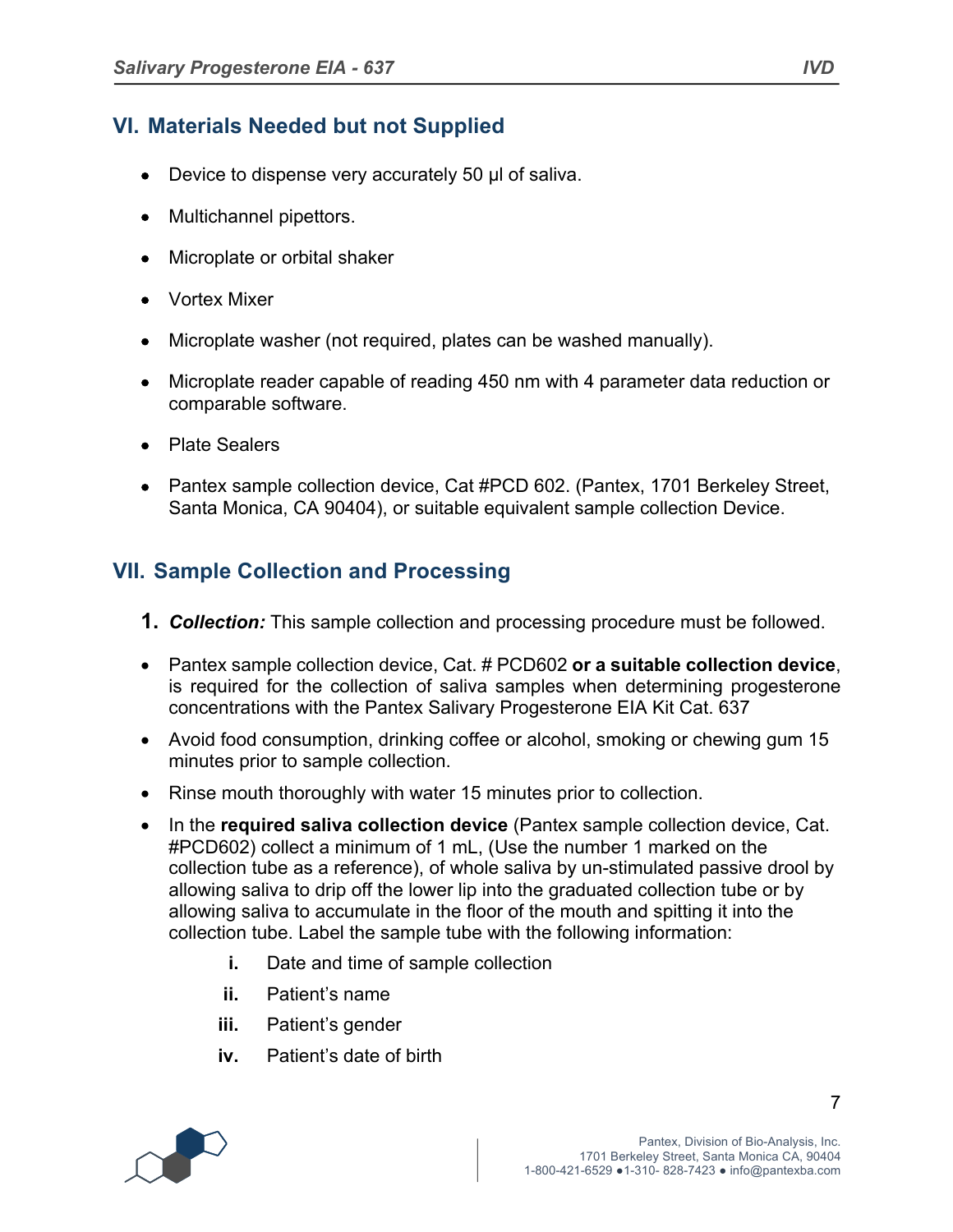- The sample(s) should be sent as soon as possible after collection to the testing site, they should remain stable under average shipping conditions, including over weekends and holidays and during hot temperatures. If the sample(s) will not be sent the day of collection, store at 2-8°C until ready to be shipped.
- Upon arrival of samples to the testing site, the sample(s) should be kept in the collection device to maintain its integrity and freeze ( $\leq$  -15°C or below) until day of assay. On day of assay, thaw samples to facilitate precipitation of mucins. Centrifuge at 1500g for ten minutes. Bring samples to room temperature and assay.

#### **2.** *Sample stability:*

| <b>Storage</b>   | $20-28$ °C   | $37^{\circ}$ C | $2-8$ °C          | $\leq$ -15°C<br>(7 freeze/thaw<br>cycles) | ≤-15°C<br>(Long term) |
|------------------|--------------|----------------|-------------------|-------------------------------------------|-----------------------|
| <b>Stability</b> | Up to 7 days | Up to 7 days   | Up to $7$<br>davs | Up to 7 days                              | Up to 12 months       |

## **VIII. Assay Procedure Summary Flow Sheet**

| Progesterone<br>I.D. (pg/mL)<br>Calibrator<br>Sample | Control,<br>Sample<br>(11)<br>Calibrator, | Progesterone<br>Working Reagent<br>(µL)<br>HRP | Anti-Progesterone<br>(11) | at Room Temperature, | Solution.<br>Diluted 10X<br>(11)<br>Wash |              | Developer (µL)<br>(µL)<br>Color | min. at room temperature | Stopping Solution<br>(Tn) | ξ      |
|------------------------------------------------------|-------------------------------------------|------------------------------------------------|---------------------------|----------------------|------------------------------------------|--------------|---------------------------------|--------------------------|---------------------------|--------|
| $\mathbf 0$                                          | 50                                        | 25                                             | 50                        | shaking.             | 300                                      | $\mathsf{X}$ | 125                             |                          | 125                       | at 450 |
| 10                                                   | 50                                        | 25                                             | 50                        | hrs.                 | 300                                      | Wash         | 125                             |                          | 125                       |        |
| 25                                                   | 50                                        | 25                                             | 50                        |                      | 300                                      |              | 125                             |                          | 125                       | Read   |
| 50                                                   | 50                                        | 25                                             | 50                        |                      | 300                                      |              | 125                             | 30                       | 125                       | Mix.   |
| 100                                                  | 50                                        | 25                                             | 50                        |                      | 300                                      |              | 125                             |                          | 125                       |        |
| 300                                                  | 50                                        | 25                                             | 50                        |                      | 300                                      |              | 125                             | Incubate                 | 125                       |        |
| 1000                                                 | 50                                        | 25                                             | 50                        |                      | 300                                      |              | 125                             |                          | 125                       |        |
| Control #1                                           | 50                                        | 25                                             | 50                        | Mix. Incubate for 2  | 300                                      |              | 125                             | Mix.                     | 125                       |        |
| <b>Control #2</b>                                    | 50                                        | 25                                             | 50                        |                      | 300                                      |              | 125                             |                          | 125                       |        |
| <b>Sample</b>                                        | 50                                        | 25                                             | 50                        |                      | 300                                      |              | 125                             |                          | 125                       |        |

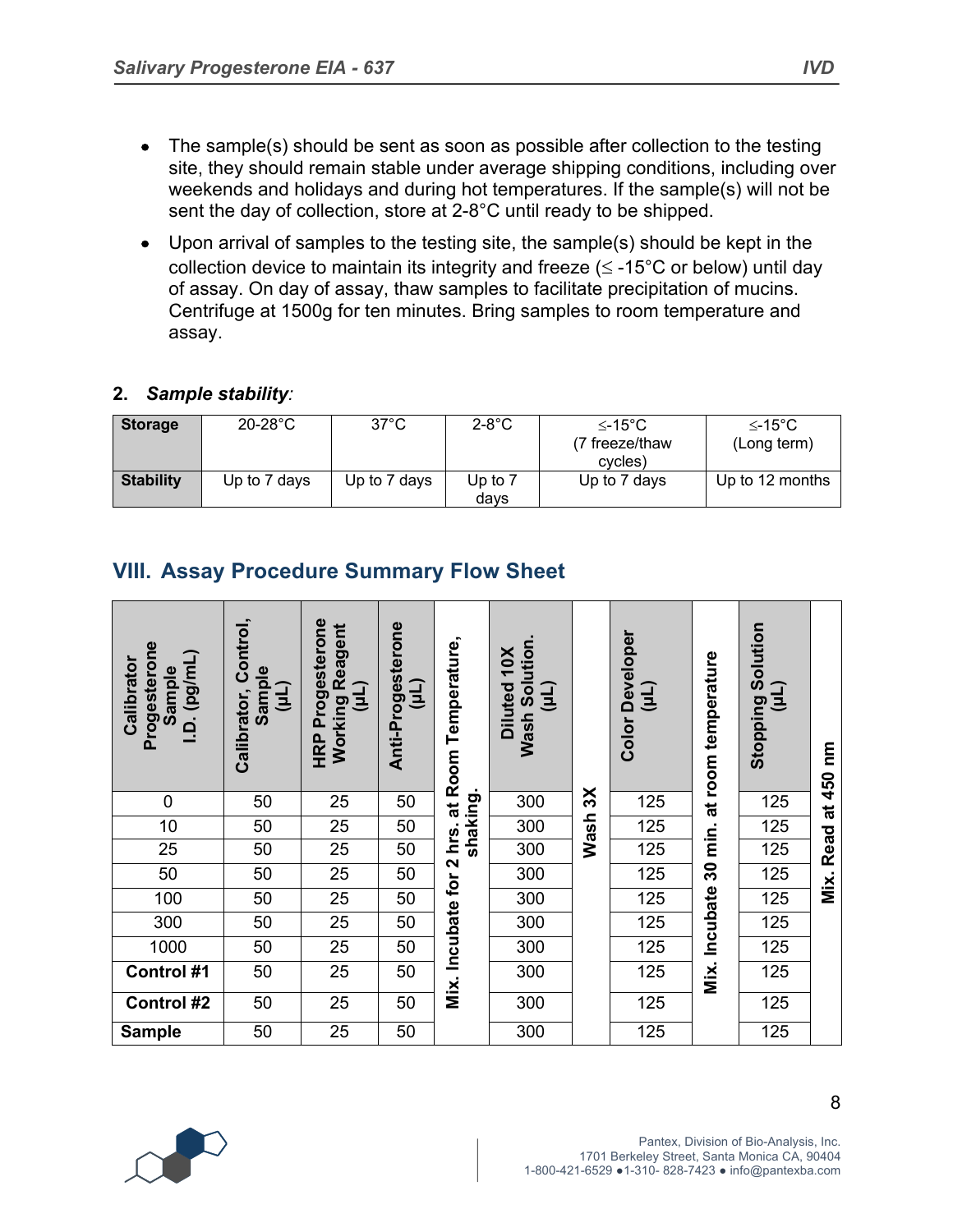## **IX. Assay Procedure**

- **1.** The calibrators, controls and samples should be tested in duplicate and the mean value used to report the results.
- **2.** To the GARGG microplate dispense **50µL** of **working Salivary Progesterone EIA calibrators** (**0, 10, 25, 50, 100, 300,** and **1000** pg/µL), **controls**, and **saliva** samples.
- **3.** Add **25 µL** of **Progesterone-HRP Working Reagent** to all wells.
- **4.** Add **50 µL** of **Anti-Progesterone EIA rabbit monoclonal antibody**.
- **5.** Cover microplate with plastic sealer. Incubate by shaking on a microplate orbital shaker set a 500-900 rpm for **2 hrs.** at room temperature.
- **6.** After incubation, decant the contents of the wells. Wash 3 times with 300 µL of **diluted wash solution.** After the 3rd wash, invert GARGG microplate on an absorbent paper and tap dry.
- **7.** Dispense 125 µL of Color Development reagent EIA #1 into each well. Shake briefly (manual). Cover microplate with plastic sealer. Incubate for 30 minutes at room temperature.
- **8.** Dispense 125 µL of Stopping Solution EIA #1 into each microtiter well of the GARGG plate. Shake briefly (manual). Color changes from blue to yellow.
- **9.** Read at 450 nm on a microplate reader within 10 minutes.

Note: If samples exceed the upper end of the measuring range of 1000 pg/mL, dilute with zero calibrator and make appropriate concentration correction.

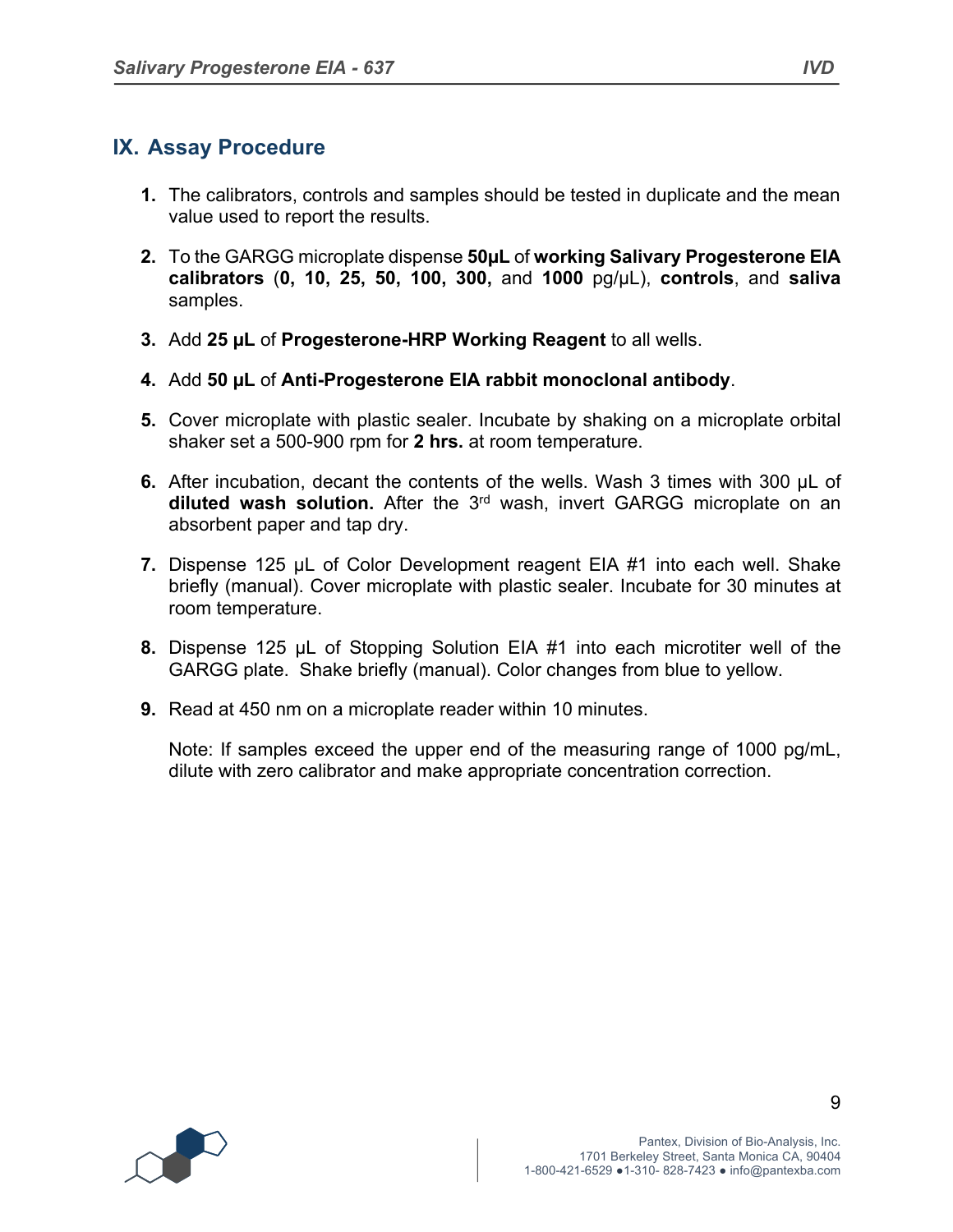## **X. Typical Results**

| <b>Typical Calibration Curve (Actual assay)</b> |                                    |        |                         |  |  |
|-------------------------------------------------|------------------------------------|--------|-------------------------|--|--|
| <b>Calibrators</b><br>(pg/mL)                   | <b>Mean Absorbance</b><br>(450 nm) | % B/Bo | <b>Value</b><br>(pg/mL) |  |  |
| 0                                               | 2.83                               |        | 0                       |  |  |
| 10                                              | 2.33                               | 82     | 10                      |  |  |
| 25                                              | 1.72                               | 61     | 25                      |  |  |
| 50                                              | 1.28                               | 45     | 50                      |  |  |
| 100                                             | 0.74                               | 26     | 100                     |  |  |
| 300                                             | 0.29                               | 10     | 300                     |  |  |
| 1000                                            | 0.13                               | 4      | 1000                    |  |  |
| Control 1                                       | 1.66                               | 59     | 28.6                    |  |  |
| Control 2                                       | 0.22                               | 8      | 441.7                   |  |  |
| Sample 1                                        | 2.24                               | 79     | 11.7                    |  |  |
| Sample 2                                        | 2.33                               | 82     | 9.8                     |  |  |
| Sample 3                                        | 1.41                               | 50     | 39.6                    |  |  |



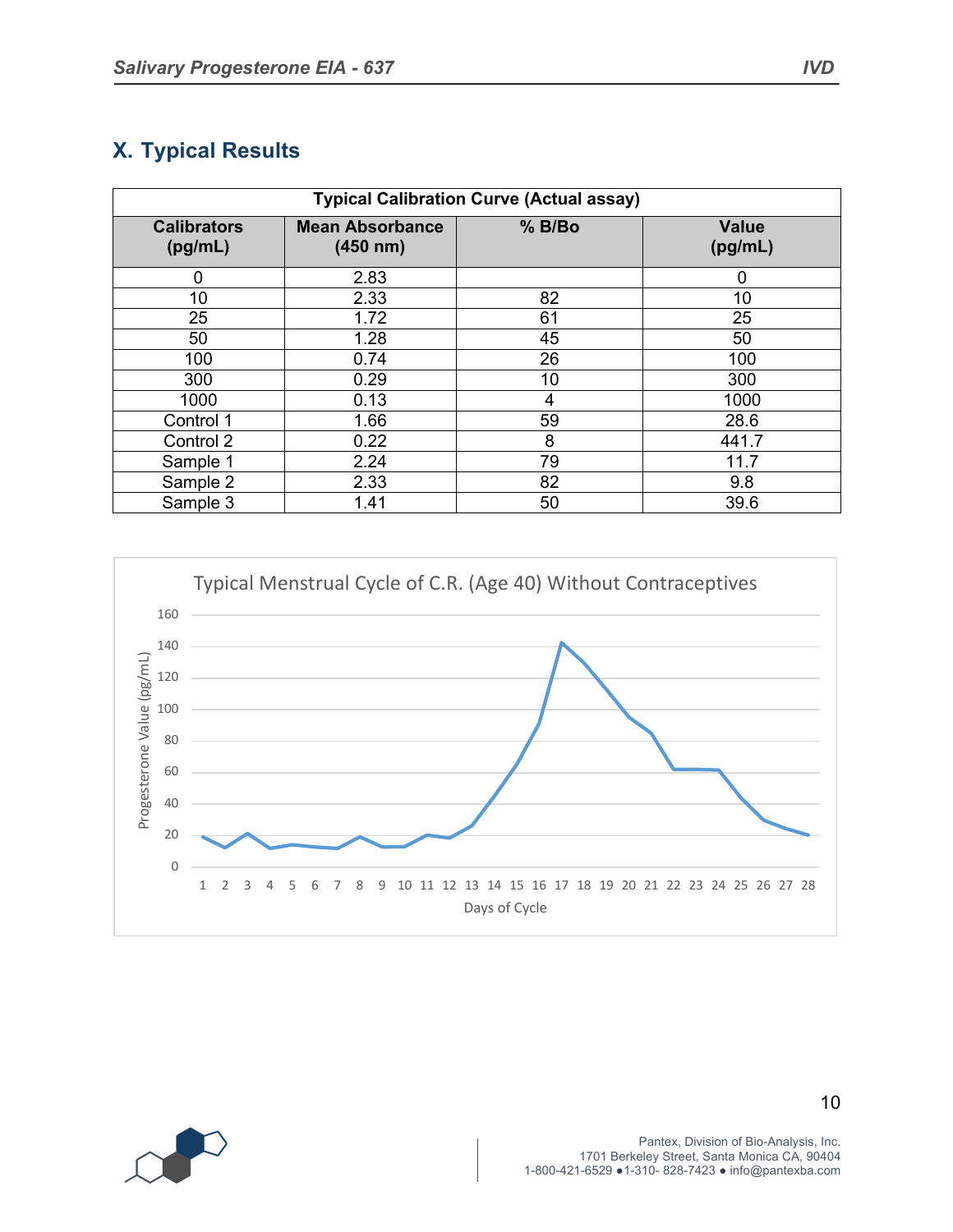#### **XI. Calculation**

**1.** Determine the concentrations of the controls and unknowns by interpolation using Software capable of logistics using a 4-parameter sigmoid minus curve fit.

| <b>Analytical measuring range (AMR)</b> | 10-1000 pg/mL |
|-----------------------------------------|---------------|

**Conversion:** 3.18 pg/mL to pmol/L. Multiply by 3.18 to convert pg/mL to pmol/L.

## **XII. Quality Control**

The expected values for the controls are stated on the label of each control which are included in the kit. The results can only be accepted if the expected values are met. Follow federal, state and local guidelines for testing quality control materials.

#### **XIII. Expected Values**

Saliva samples collected in the AM show the following values. See results below:

|             | <b>Progesterone</b>        |                     | pg/mL          |                       |
|-------------|----------------------------|---------------------|----------------|-----------------------|
| Female      | Premenopausal<br>$n = 84$  | Follicular<br>Phase | Median<br>19.0 | Range<br>$9.1 - 58.7$ |
|             |                            | <b>Luteal Phase</b> | 79.0           | $20.4 - 219.6$        |
|             | Postmenopausal<br>$n = 60$ | 8.6                 | $1.3 - 48.8$   |                       |
| <b>Male</b> | $n = 58$                   | 19.5                | $7.4 - 46.2$   |                       |

It is recommended that each laboratory establishes its own range of normal values.

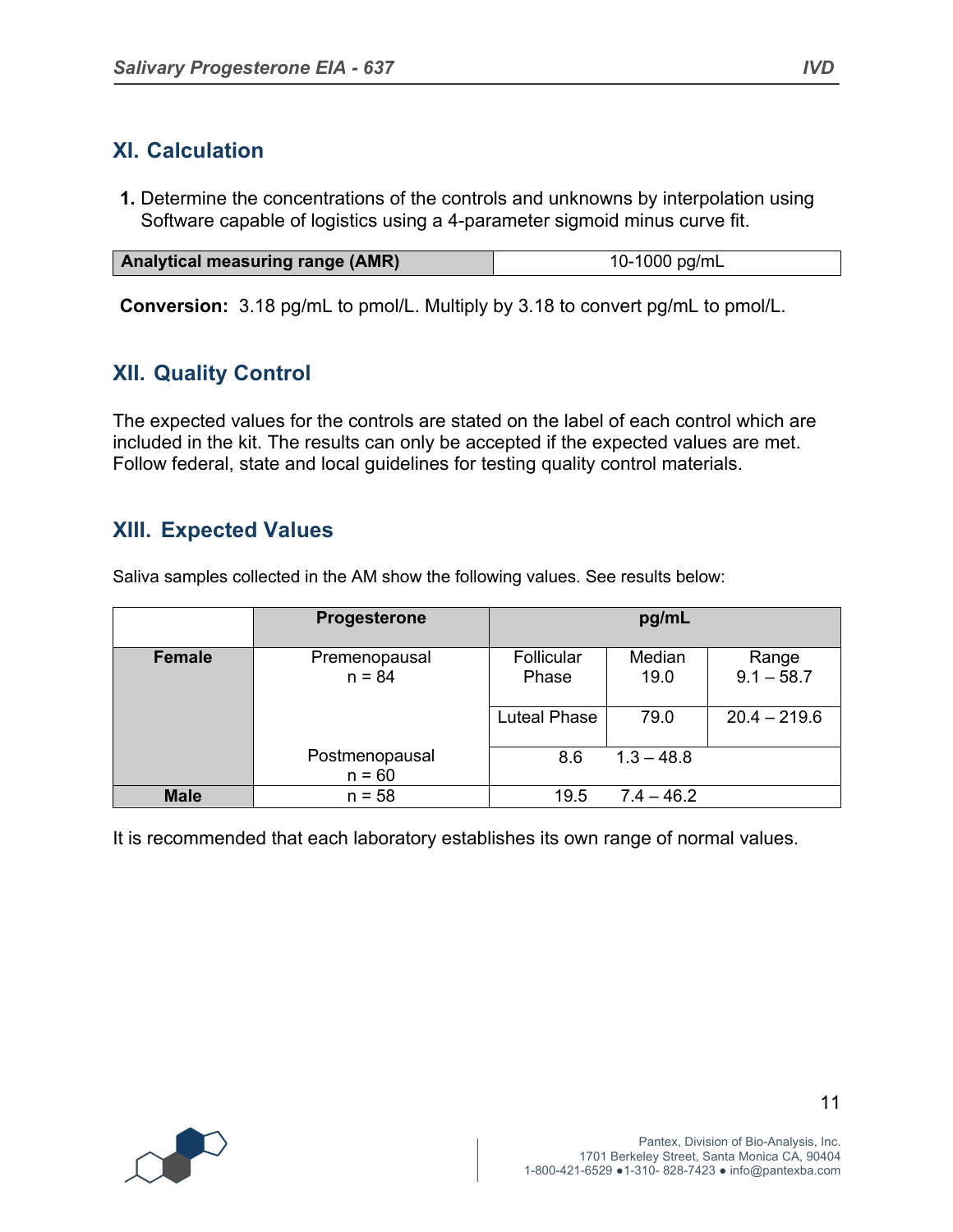## **XIV. Comparison Study**

Twenty-eight (28) saliva samples with a range of 5 – 3323 pg/mL were compared with a LC-MS/MS procedure. See results below:



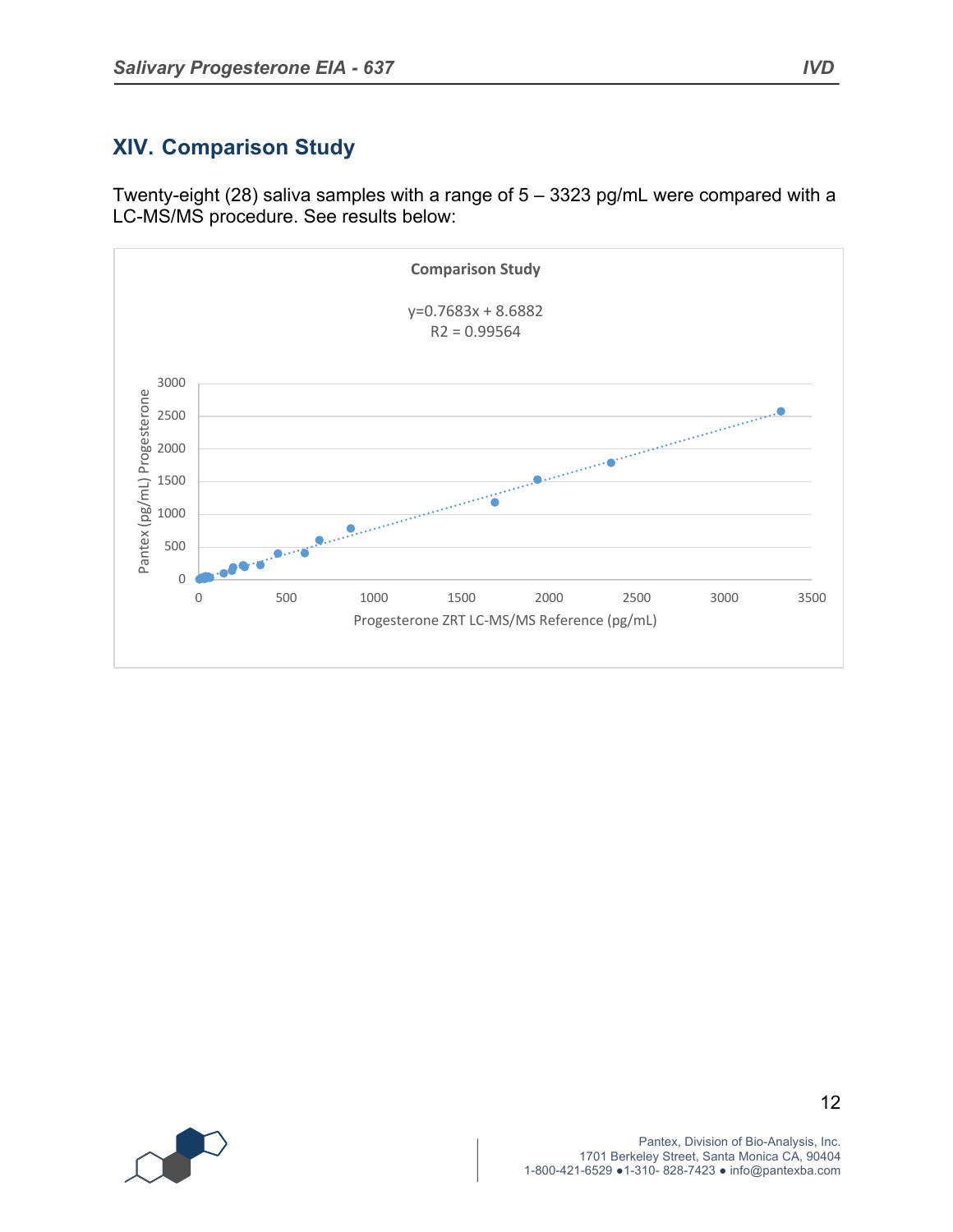## **XV. Performance Characteristics**

#### **A. Specificity of the Antiserum**

| C-21 Steroids:                  | % Cross-reactivity |
|---------------------------------|--------------------|
| Progesterone                    | 100.00             |
| 17OH-Progesterone               | 1.2696             |
| Pregnenolone                    | 0.6524             |
| 17OH-Pregnenolone               | 0.0036             |
| Desoxycorticosterone            | 1.5584             |
| 11-Desoxycorticosteron          | 0.1490             |
| Corticosterone                  | 2.1360             |
| Aldosterone                     | 0.9035             |
| Cortisol                        | 0.2375             |
| $20\alpha$ -Dihydroprogesterone | 0.2170             |
| 20ß-Dihydroprogesterone         | 0.1226             |
| Pregnenolone-3-SO4              | 0.7519             |
|                                 |                    |
| C-19 Steroids:                  | % Cross-reactivity |
| Androstenedione                 | 0.1144             |
| Testosterone                    | 0.1033             |
| 5 alpha DHT                     | 0.0486             |
| DHEA-SO4                        | 0.0022             |
| Androstanedione                 | 0.0947             |
|                                 |                    |
| C-18 Steroids:                  | % Cross-reactivity |
| Estradiol-17ß                   | 0.0032             |
| Estradiol-17 $\alpha$           | 0.0029             |
| <b>Estriol</b>                  | 0.0009             |
| <b>Estrone</b>                  | 0.0087             |

#### **B. Detection Limits**

The Detection Limit Study for determining the limit of the blank (LoB) and Limit of detection (LoD) for the Pantex Salivary Progesterone EIA Kit, Cat #637 was performed using several low Progesterone samples and two different reagent lot numbers that were assayed twice per day over a period of 3 days. (Reference, CLSI EP 17-A, protocols for Determination of Limits of Detection and Limits of Quantitation).

| Limit of the Blank (LoB) | <b>Limit of Detection (LoD)</b> |
|--------------------------|---------------------------------|
| pg/mL                    | pg/mL                           |
| 0.950                    | 1.477                           |

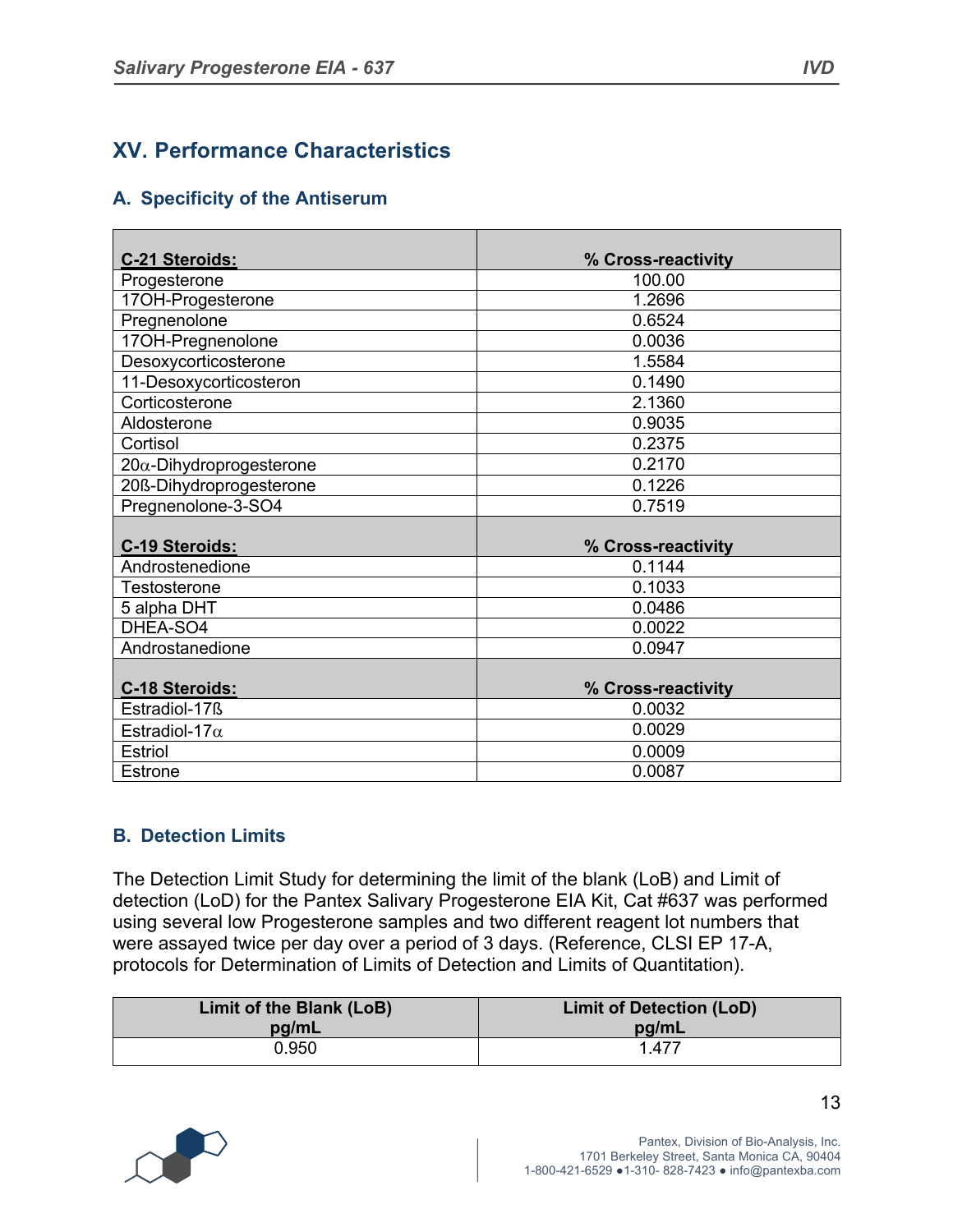#### **C. Precision and Reproducibility:**

#### *Intra-assay*

The intra-assay precision was determined from the mean of 20 replicates of low, medium and high pools.

| <b>Sample</b> |    | <b>Mean</b> | <b>Standard Deviation</b> | %CV |
|---------------|----|-------------|---------------------------|-----|
|               |    | (pg/mL)     | (pg/mL)                   |     |
| Low           | 20 | 24.6        | 1.661                     | 6.8 |
| <b>Medium</b> | 20 | 176.5       | 5.365                     | 3.0 |
| High          | 20 | 418.8       | 23.186                    | 5.5 |

#### *Inter-assay*

The inter-assay precision was determined from the mean average of the duplicates for 12 separated assays with low, medium and high pools.

| <b>Sample</b> |    | <b>Mean</b> | <b>Standard Deviation</b> | %CV  |
|---------------|----|-------------|---------------------------|------|
|               |    | (pg/mL)     | (pg/mL)                   |      |
| Low           |    | 24.2        | 2.4                       | 10.0 |
| <b>Medium</b> | 19 | 178.8       | 7.5                       | 4.2  |
| High          | 19 | 432.6       | 28.6                      | 6.6  |

#### *Inter-lot Variation*

The inter-lot precision was determined by duplicate measurements of three (3) saliva pools and three (3) spiked controls in saliva like matrix, using three (3) different reagent lots.

| <b>Saliva</b><br><b>Samples</b><br>ID | Lot $#$<br>001<br>mean<br>(pg/mL) | Lot # 002<br>mean<br>(pg/mL) | Lot $#003$<br>mean<br>(pg/mL) | Inter-lot<br>mean<br>(pg/mL) | Inter-lot<br><b>SD</b><br>(pg/mL) | Inter-lot<br>$c_{V}$<br>(%) |
|---------------------------------------|-----------------------------------|------------------------------|-------------------------------|------------------------------|-----------------------------------|-----------------------------|
| Pool 1                                | 26.3                              | 28.4                         | 24.2                          | 26.3                         | 2.100                             | 8.0                         |
| Pool 2                                | 193.5                             | 187.3                        | 195.0                         | 191.9                        | 4.082                             | 2.1                         |
| Pool 3                                | 447.0                             | 450.8                        | 445.6                         | 447.8                        | 2.691                             | 0.6                         |
| Control 1                             | 21.5                              | 24.1                         | 22.0                          | 22.5                         | 1.380                             | 6.1                         |
| Control 2                             | 92.4                              | 90.8                         | 92.4                          | 91.9                         | 0.924                             | 1.0                         |
| Control 3                             | 385.2                             | 384.1                        | 375.7                         | 381.7                        | 5.196                             | 1.4                         |

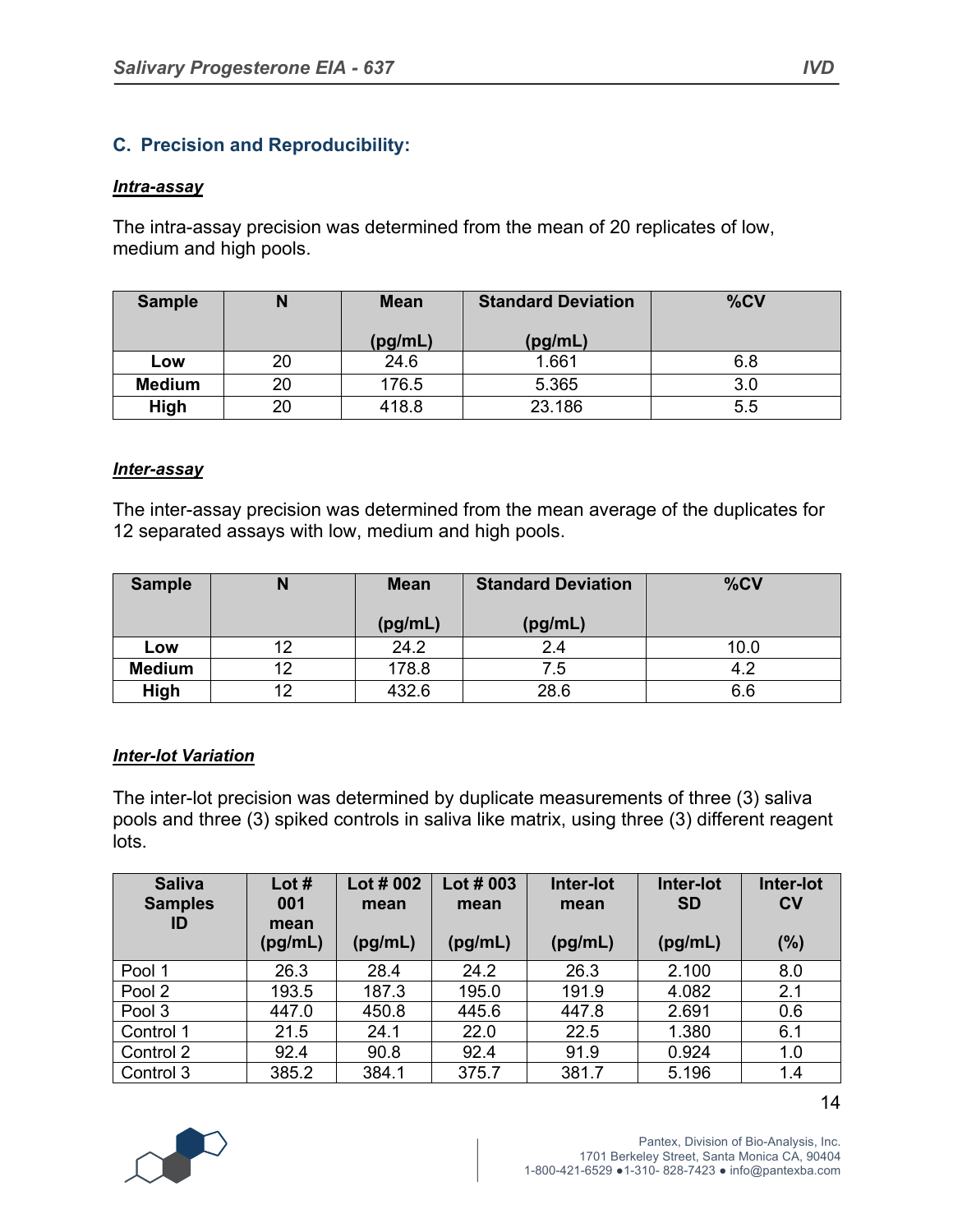#### **D. Linearity Study:**

Ten (10) sample concentrations that span the assay measuring range were prepared and assayed per EP6-A, Evaluation of the Linearity of Quantitative Measurement Procedures.

S=10 samples (dilutions) Concentration = (C1\*V1 + C10\*V10)/(V1+V10)

|                | C <sub>1</sub> | V <sub>1</sub> | C <sub>10</sub> | V10   | <b>Calculated</b>               | <b>Observed</b>                 | <b>Recovery</b> |
|----------------|----------------|----------------|-----------------|-------|---------------------------------|---------------------------------|-----------------|
|                | (pg/mL)        | (mL)           | (pg/mL)         | (mL)  | <b>Concentration</b><br>(pg/mL) | <b>Concentration</b><br>(pg/mL) | (%)             |
| 1              |                |                |                 |       | 8.0                             | 8.0                             | 100.3           |
| $\overline{2}$ | 8.0            | 0.889          | 1100.0          | 0.111 | 129.2                           | 122.0                           | 94.4            |
| 3              | 8.0            | 0.778          | 1100.0          | 0.222 | 250.4                           | 237.4                           | 94.8            |
| $\overline{4}$ | 8.0            | 0.667          | 1100.0          | 0.333 | 371.6                           | 350.9                           | 94.4            |
| 5              | 8.0            | 0.556          | 1100.0          | 0.444 | 492.8                           | 448.6                           | 91.0            |
| 6              | 8.0            | 0.444          | 1100.0          | 0.556 | 615.2                           | 561.2                           | 91.2            |
| $\overline{7}$ | 8.0            | 0.333          | 1100.0          | 0.667 | 736.4                           | 760.6                           | 103.3           |
| 8              | 8.0            | 0.222          | 1100.0          | 0.778 | 857.6                           | 886.7                           | 103.4           |
| 9              | 8.0            | 0.111          | 1100.0          | 0.889 | 978.8                           | 1003.3                          | 102.5           |
| 10             |                |                |                 |       | 1100.0                          | 1162.0                          | 105.6           |

**\*** Targets of low and high sample concentrations.

#### **E. Recovery:**

Seven (7) samples containing different levels of endogenous progesterone were spiked with known quantities of Progesterone and assayed.

| <b>Sample</b> | <b>Endogenous</b><br>(pg/mL) | <b>Added</b><br>(pg/mL) | <b>Expected</b><br>(pg/mL) | <b>Observed</b><br>(pg/mL) | <b>Recovery</b><br>(%) |
|---------------|------------------------------|-------------------------|----------------------------|----------------------------|------------------------|
|               | 45.6                         | 10.0                    | 55.6                       | 54.7                       | 98.3                   |
| っ             | 16.7                         | 50.0                    | 66.7                       | 64.5                       | 96.8                   |
| 3             | 19.9                         | 100.0                   | 119.9                      | 109.3                      | 91.1                   |
| 4             | 11.3                         | 500.0                   | 511.3                      | 501.5                      | 98.1                   |
| 5             | 22.6                         | 1000.0                  | 1022.6                     | 1026.0                     | 100.3                  |
| 6             | 23.2                         | 800.0                   | 823.2                      | 873.0                      | 106.0                  |
|               | 12.4                         | 700.0                   | 712.4                      | 710.2                      | 99.7                   |

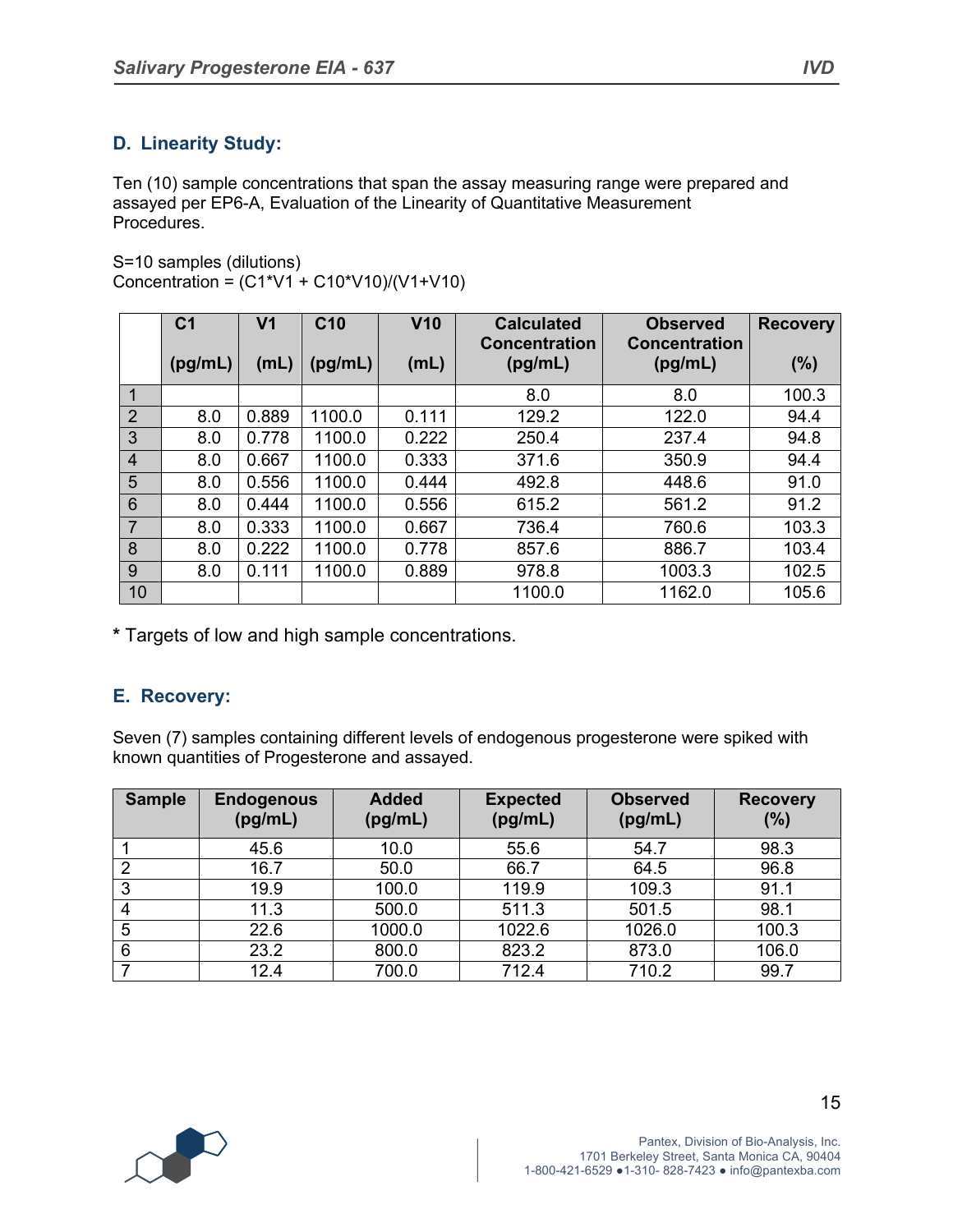#### **XVI. Limitations**

- The Pantex Salivary Progesterone EIA Kit reagents are optimized to measure progesterone in human saliva.
- Avoid the use of samples containing blood contamination, sodium azide and thimerosal as these compounds lead to false results. Our studies indicate interference with salivary progesterone values at concentrations of 0.05% -0.5% for these three (3) interferants tested.
- Salivary Progesterone concentrations in pregnant women have not been established with the Pantex Salivary Progesterone EIA Kit, Catalog #637.

## **XVII. Precautions**

- Only physician, clinical labs, research labs and hospital labs may acquire, possess and use the kit.
- Compare contents and packing list, if there is breakage or shortage, notify Pantex immediately.
- Do not pipet reagents by mouth.
- Do not smoke, eat or drink while performing assay.
- Wear disposable rubber gloves.
- Treat all saliva samples as potentially infectious.
- Do not mix reagent lot numbers or alter in any way the reagents in this kit. If this is done, Pantex will not be responsible for the performance of the assay.
- Avoid contact with Color Development Reagent (TMB). It contains solvents that can irritate skin and mucus membranes. If contact is made, wash thoroughly with water.
- Avoid contact with stopping solution. It contains acid. If contact is made, rinse thoroughly with water.

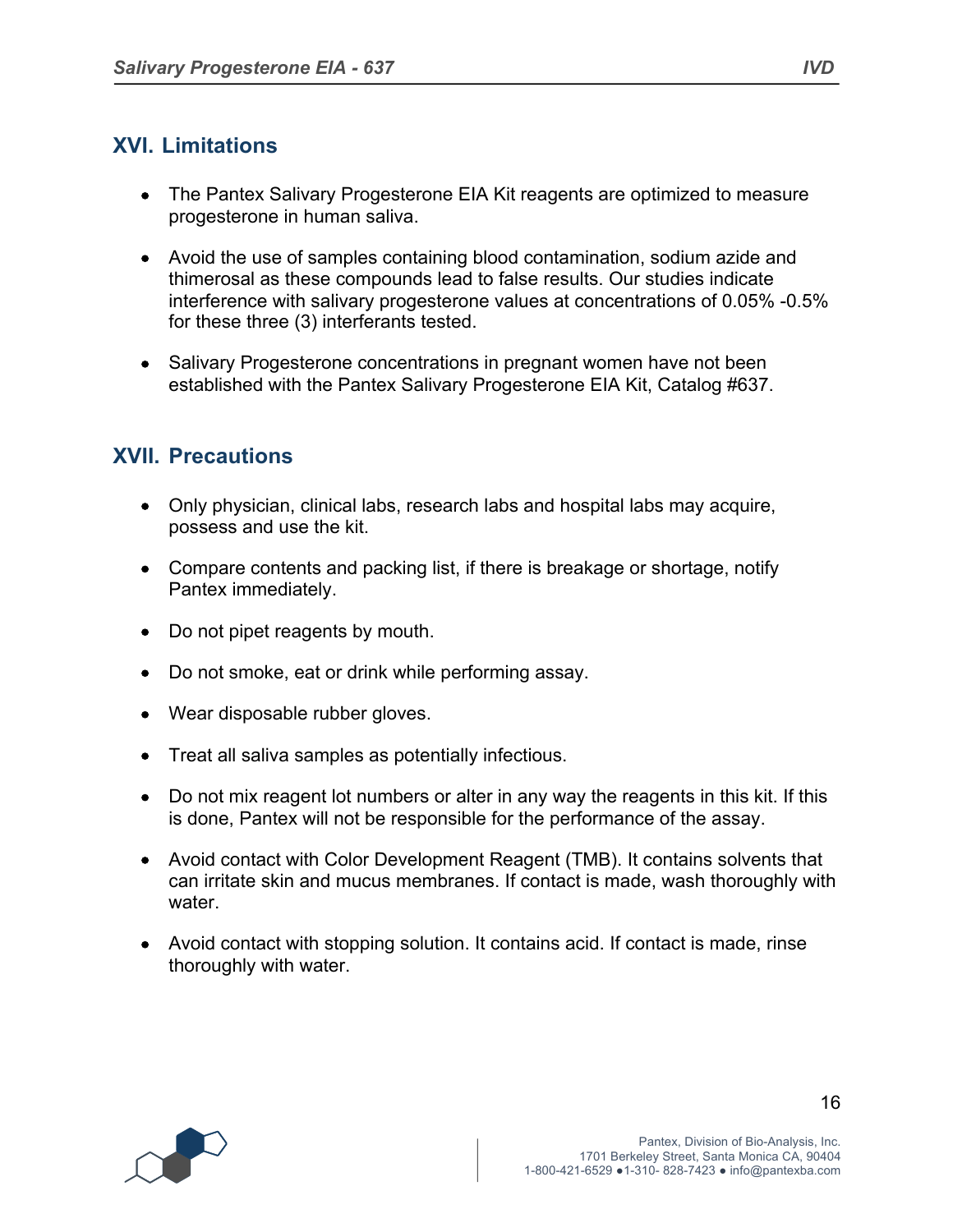## **XVIII. References**

- 1. Cooke, I.D (1976): In Loriane, J.A. and Bell, E.T. (eds): Hormone assays and their clinical application. Churchill Livingston, Edinburgh, London and New York,  $4<sup>th</sup>$  edition, pp 447-518.
- 2. King, R.J.B. and Mainwaring, W.I.P. (1974): Steroid-cell interactions. Butterworths, London, pp 263-287.
- 3. Dunn, J.F., Nisula, B.C. and Rodbard, D. (1981): Transport of steroid hormones: Binding of 21 endogenous steroids to both testosterone-binding globulin and corticosteroid-binding globulin in human plasma. J.Clin. Endocrinol. Metab. 53, 58-68.
- 4. Vining, R.F. and McGintly, R.A., (1987): The measurement of hormones in saliva. Possibilities and pitfalls. Journal of Steroid Biochemistry 27, 81-94.
- 5. Erikson, G.G. (1978): Normal Ovarian function. Clin. Obstet. Gynecol. 21, 31-52.
- 6. Wyman, H. and Sommerville, I.F. (1968): The description and evaluation of a simple technique for the determination of plasma progesterone by thin-layer and gas liquid chromatography. Steroids 12, 63-86.
- 7. Van Der Molen, H.J. and Groen, D (1965): Determination of progesterone in human peripheral blood using gas liquid chromatography with electron capture detection,. J. Clin. Endocrinol. Metab, 25, 1625-1639.
- 8. Abraham, G.E. Swerdloff, R., Tulchinsky, D and Odell, W.D. (1971): Radioimmunoassy of plasma progesterone. J. Clin.Endocrinol. Metab. 32, 619- 624.
- 9. Lebel, M. and Grose, J.H. (1978): A rapid and precise method for measurement of physiological variation of human plasma progesterone. J. Steroid Biochem, 9, 989-993.
- 10.Dehennin, L., Reiffsteck, A. and Scholler, R (1974): A quantitative method for the estimation of testosterone and progesterone in human plasma, using the gas chromatograph/mass spectrometer combination with single ion monitoring. J. Steroid Biochem. 5, 81-86.
- 11.Abraham, G.E., Odell, W.D. and Swerdlof, R.S., (1972): Simultaneous radioimmnoassay of plasma FSH, LH, Progesterone, 17-Hydroxyprogesterone and Estradiol 17 . J.Clin. Endocrinol. Metab. 34, 312-318.
- 12.Winkel, P., Gaede, P, and Lyngbye, J (1976): Method for monitoring plasma progesterone concentration in pregnancy. Clin. Chem. 22, 422-428.
- 13.buster, J.E. and Abraham, G.E. (1975): The application of steroid hormone radioimmunoassay to clinical obstetrics. Obstet. Gynecol. 46, 489-499.